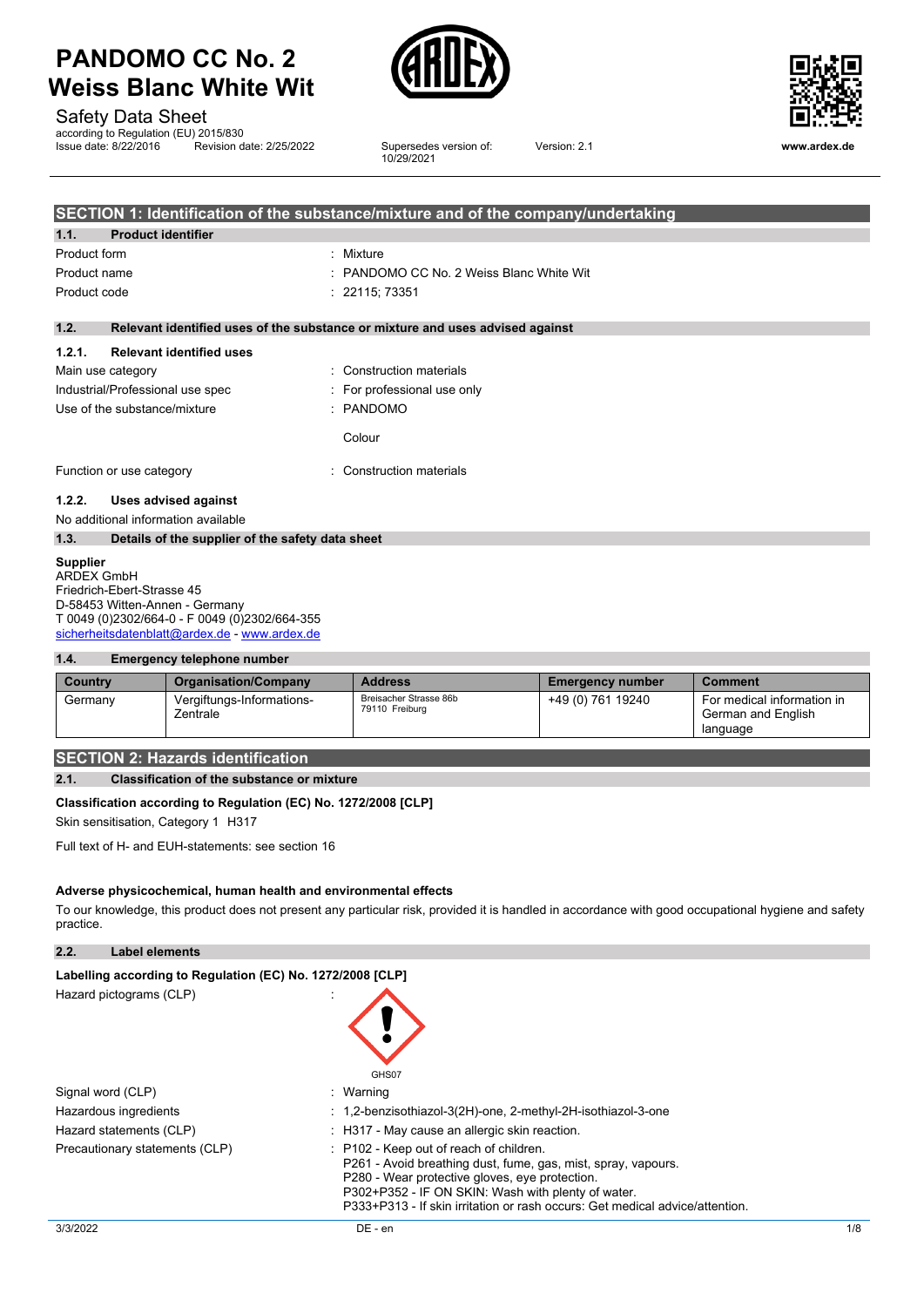Safety Data Sheet

according to Regulation (EU) 2015/830

Extra phrases **in the pharaely contents**: Dispose of contents/container in accordance with regional/national/international/local regulations.

**Labelling according to Directive 67/548/EEC or 1999/45/EC**

#### **2.3. Other hazards**

PBT: not relevant – no registration required

vPvB: not relevant – no registration required

Contains no PBT/vPvB substances ≥ 0.1% assessed in accordance with REACH Annex XIII

### **SECTION 3: Composition/information on ingredients**

#### **3.1. Substances**

#### Not applicable

#### **3.2. Mixtures**

| <b>Name</b>                                                                                                                        | <b>Product identifier</b>                                                                                | $\frac{9}{6}$          | <b>Classification according to</b><br><b>Regulation (EC) No.</b><br>1272/2008 [CLP]                                                                                                                                      |
|------------------------------------------------------------------------------------------------------------------------------------|----------------------------------------------------------------------------------------------------------|------------------------|--------------------------------------------------------------------------------------------------------------------------------------------------------------------------------------------------------------------------|
| propylidynetrimethanol                                                                                                             | (CAS-No.) 77-99-6<br>(EC-No.) 201-074-9<br>(REACH-no) 01-2119486799-10                                   | $0.00 - 5.25$          | Repr. 2, H361fd                                                                                                                                                                                                          |
| titanium dioxide; [in powder form containing 1 % or more of<br>particles with aerodynamic diameter $\leq 10 \text{ }\mu\text{m}$ ] | (CAS-No.) 13463-67-7<br>(EC-No.) 236-675-5<br>(EC Index-No.) 022-006-00-2<br>(REACH-no) 01-2119489379-17 | < 1                    | Carc. 2, H351                                                                                                                                                                                                            |
| 2-methyl-2H-isothiazol-3-one                                                                                                       | (CAS-No.) 2682-20-4<br>(EC-No.) 220-239-6<br>(EC Index-No.) 613-326-00-9<br>(REACH-no) 01-2120764690-50  | $> 0.0015 - 5$<br>1,25 | Acute Tox. 2 (Inhalation), H330<br>Acute Tox. 3 (Dermal), H311<br>Acute Tox. 3 (Oral), H301<br>Skin Sens. 1A, H317<br>Skin Corr. 1B. H314<br>Eye Dam. 1, H318<br>Aguatic Acute 1, H400 (M=10)<br>Aquatic Chronic 1, H410 |

| <b>Name</b>                  | <b>Product identifier</b>                                                                               | <b>Specific concentration limits</b>  |
|------------------------------|---------------------------------------------------------------------------------------------------------|---------------------------------------|
| 2-methyl-2H-isothiazol-3-one | (CAS-No.) 2682-20-4<br>(EC-No.) 220-239-6<br>(EC Index-No.) 613-326-00-9<br>(REACH-no) 01-2120764690-50 | (0.0015 ≤C < 100) Skin Sens. 1A, H317 |

Full text of H- and EUH-statements: see section 16

|             | <b>SECTION 4: First aid measures</b>                        |                                                                                                                                     |     |
|-------------|-------------------------------------------------------------|-------------------------------------------------------------------------------------------------------------------------------------|-----|
| 4.1.        | Description of first aid measures                           |                                                                                                                                     |     |
|             | First-aid measures general                                  | : Take off contaminated clothing and wash before reuse.                                                                             |     |
|             | First-aid measures after inhalation                         | Move the affected person to the fresh air. Get medical advice/attention if you feel unwell.                                         |     |
|             | First-aid measures after skin contact                       | : Wash skin with plenty of water. If skin irritation occurs: Get medical advice/attention.                                          |     |
|             | First-aid measures after eye contact                        | IF IN EYES: Rinse cautiously with water for several minutes. Remove contact lenses, if present<br>and easy to do. Continue rinsing. |     |
|             | First-aid measures after ingestion                          | : Call a poison center or a doctor if you feel unwell.                                                                              |     |
| 4.2.        | Most important symptoms and effects, both acute and delayed |                                                                                                                                     |     |
|             | Symptoms/effects                                            | : If symptoms persist call a doctor.                                                                                                |     |
| 4.3.        |                                                             | Indication of any immediate medical attention and special treatment needed                                                          |     |
|             | Treat symptomatically.                                      |                                                                                                                                     |     |
|             | <b>SECTION 5: Firefighting measures</b>                     |                                                                                                                                     |     |
| 5.1.        | <b>Extinguishing media</b>                                  |                                                                                                                                     |     |
|             | Suitable extinguishing media                                | : Water spray. Foam. Carbon dioxide. extinguishing powder.                                                                          |     |
|             | Unsuitable extinguishing media                              | Do not use a heavy water stream.                                                                                                    |     |
| 5.2.        | Special hazards arising from the substance or mixture       |                                                                                                                                     |     |
| Fire hazard |                                                             | Not dangerous.                                                                                                                      |     |
|             | Explosion hazard                                            | None.                                                                                                                               |     |
|             | Reactivity in case of fire                                  | Product is not explosive.                                                                                                           |     |
| 3/3/2022    |                                                             | $DE - en$                                                                                                                           | 2/8 |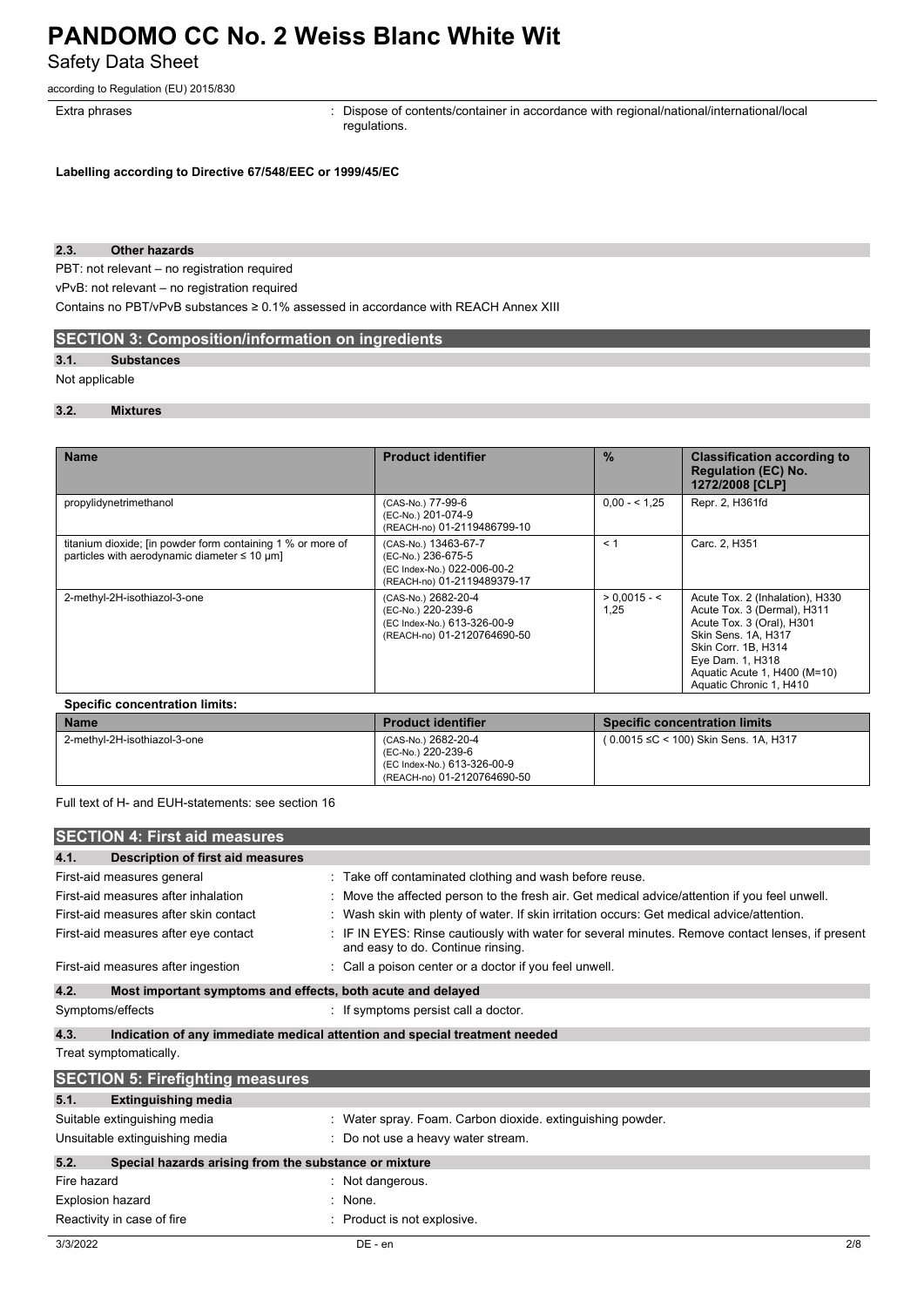Safety Data Sheet

according to Regulation (EU) 2015/830

| fire              | Hazardous decomposition products in case of                                  | : Carbon oxides (CO, CO2). Sulphur dioxide.                                                                                                                                                                             |
|-------------------|------------------------------------------------------------------------------|-------------------------------------------------------------------------------------------------------------------------------------------------------------------------------------------------------------------------|
| 5.3.              | <b>Advice for firefighters</b>                                               |                                                                                                                                                                                                                         |
|                   | Precautionary measures fire                                                  | Evacuate area.                                                                                                                                                                                                          |
|                   | Firefighting instructions                                                    | Contain the extinguishing fluids by bunding.                                                                                                                                                                            |
|                   | Protection during firefighting                                               | Do not attempt to take action without suitable protective equipment. Self-contained breathing<br>apparatus.                                                                                                             |
| Other information |                                                                              | Fire residues and contaminated fire extinguishing water must be disposed of in accordance<br>with local regulations.                                                                                                    |
|                   | <b>SECTION 6: Accidental release measures</b>                                |                                                                                                                                                                                                                         |
| 6.1.              | Personal precautions, protective equipment and emergency procedures          |                                                                                                                                                                                                                         |
|                   | General measures                                                             | Spills of this product present a serious slipping hazard. Absorb spillage to prevent material<br>damage. Ensure adequate air ventilation.                                                                               |
| 6.1.1.            | For non-emergency personnel                                                  |                                                                                                                                                                                                                         |
|                   | Protective equipment                                                         | Concerning personal protective equipment to use, see section 8.                                                                                                                                                         |
|                   | Emergency procedures                                                         | Avoid contact with skin and eyes.                                                                                                                                                                                       |
| 6.1.2.            | For emergency responders                                                     |                                                                                                                                                                                                                         |
|                   | Protective equipment                                                         | Do not attempt to take action without suitable protective equipment. For further information<br>refer to section 8: "Exposure controls/personal protection".                                                            |
| 6.2.              | <b>Environmental precautions</b>                                             |                                                                                                                                                                                                                         |
|                   | Avoid release to the environment. Prevent entry to sewers and public waters. |                                                                                                                                                                                                                         |
| 6.3.              | Methods and material for containment and cleaning up                         |                                                                                                                                                                                                                         |
| For containment   |                                                                              | Collect spillage.                                                                                                                                                                                                       |
|                   | Methods for cleaning up                                                      | Absorb with liquid-binding material (e.g. sand, diatomaceous earth, acid- or universal binding<br>agents).                                                                                                              |
| Other information |                                                                              | Place in a suitable container for disposal in accordance with the waste regulations (see Section<br>13).                                                                                                                |
| 6.4.              | Reference to other sections                                                  |                                                                                                                                                                                                                         |
|                   | See Section 8. See Section 7. See Section 13.                                |                                                                                                                                                                                                                         |
|                   | <b>SECTION 7: Handling and storage</b>                                       |                                                                                                                                                                                                                         |
| 7.1.              | <b>Precautions for safe handling</b>                                         |                                                                                                                                                                                                                         |
|                   | Additional hazards when processed                                            | See Section 8.                                                                                                                                                                                                          |
|                   | Precautions for safe handling                                                | Wear personal protective equipment. Ensure good ventilation of the work station. Prevent<br>aerosol formation or splashes.                                                                                              |
|                   | Hygiene measures                                                             | Do not eat, drink or smoke when using this product. Always wash hands after handling the<br>product. Contaminated work clothing should not be allowed out of the workplace. Wash<br>contaminated clothing before reuse. |
| 7.2.              | Conditions for safe storage, including any incompatibilities                 |                                                                                                                                                                                                                         |
|                   | <b>Technical measures</b>                                                    | : Keep container tightly closed in a cool, well-ventilated place.                                                                                                                                                       |
| Storage area      |                                                                              | : Keep out of frost.                                                                                                                                                                                                    |
| 7.3.              | Specific end use(s)                                                          |                                                                                                                                                                                                                         |
|                   | No additional information available                                          |                                                                                                                                                                                                                         |
|                   | <b>SECTION 8: Exposure controls/personal protection</b>                      |                                                                                                                                                                                                                         |
| 8.1.              | <b>Control parameters</b>                                                    |                                                                                                                                                                                                                         |
|                   |                                                                              |                                                                                                                                                                                                                         |

| 2-methyl-2H-isothiazol-3-one (2682-20-4) |                           |     |  |
|------------------------------------------|---------------------------|-----|--|
| DNEL/DMEL (Workers)                      |                           |     |  |
| Acute - local effects, inhalation        | $0.043$ mg/m <sup>3</sup> |     |  |
| Long-term - local effects, inhalation    | $0.021$ mg/m <sup>3</sup> |     |  |
| DNEL/DMEL (General population)           |                           |     |  |
| Acute - systemic effects, oral           | 0.053 mg/kg bw/day        |     |  |
| Acute - local effects, inhalation        | $0.043$ mg/m <sup>3</sup> |     |  |
| Long-term - systemic effects, oral       | 0.027 mg/kg bw/day        |     |  |
| Long-term - local effects, inhalation    | $0.021$ mg/m <sup>3</sup> |     |  |
| PNEC (Water)                             |                           |     |  |
| PNEC aqua (freshwater)                   | $3.39 \mu g/l$            |     |  |
| PNEC aqua (marine water)                 | $3.39 \mu g/l$            |     |  |
| 3/3/2022                                 | DE - en                   | 3/8 |  |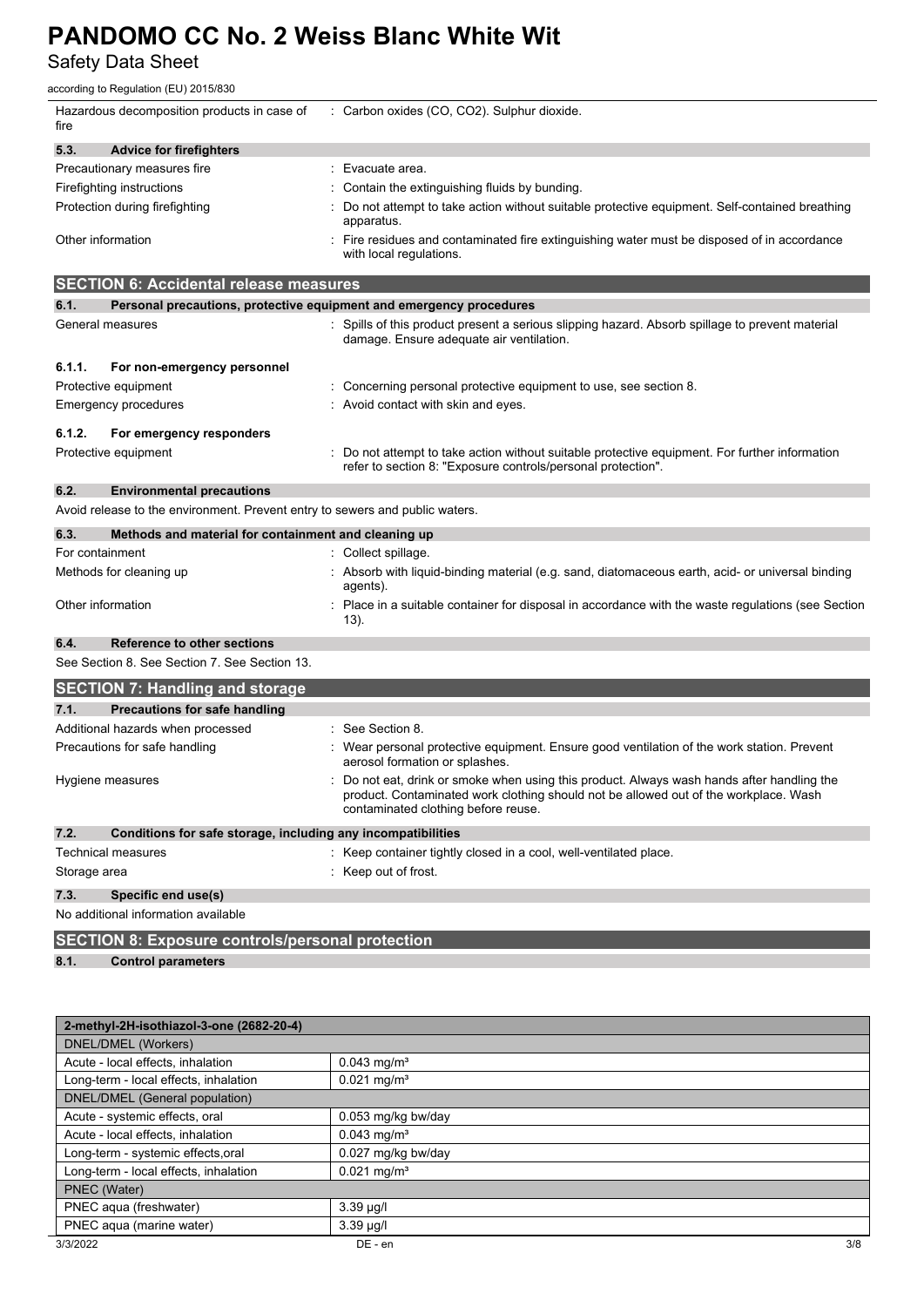Safety Data Sheet

according to Regulation (EU) 2015/830

| 2-methyl-2H-isothiazol-3-one (2682-20-4) |                          |  |  |
|------------------------------------------|--------------------------|--|--|
| PNEC (Soil)                              |                          |  |  |
| PNEC soil                                | 0.047 mg/kg dwt          |  |  |
| PNEC (STP)                               |                          |  |  |
| PNEC sewage treatment plant              | $0.23$ mg/l              |  |  |
| propylidynetrimethanol (77-99-6)         |                          |  |  |
| DNEL/DMEL (Workers)                      |                          |  |  |
| Long-term - systemic effects, dermal     | 0.94 mg/kg bw/day        |  |  |
| Long-term - systemic effects, inhalation | $3.3 \text{ mg/m}^3$     |  |  |
| DNEL/DMEL (General population)           |                          |  |  |
| Long-term - systemic effects, oral       | 0.34 mg/kg bw/day        |  |  |
| Long-term - systemic effects, inhalation | $0.58$ mg/m <sup>3</sup> |  |  |
| Long-term - systemic effects, dermal     | 0.34 mg/kg bw/day        |  |  |

#### **8.2. Exposure controls**

#### **Appropriate engineering controls:**

Ensure good ventilation of the work station.

#### **Hand protection:**

Protective gloves. Please follow the instructions related to the permeability and the penetration time provided by the manufacturer. Choosing the proper glove is a decision that depends not only on the type of material, but also on other quality features, which differ for each manufacturer. Since the product consists of several substances, the durability of the glove material cannot be estimated and needs to be tested before use

#### **Eye protection:**

Avoid splashing. Wear closed safety glasses

#### **Skin and body protection:**

Wear proper protective equipment

#### **Respiratory protection:**

In case of inadequate ventilation wear respiratory protection. Do not breathe gas/fumes/vapour/spray



#### **Environmental exposure controls:**

Avoid release to the environment.

#### **Other information:**

Handle in accordance with good industrial hygiene and safety procedures.

| <b>SECTION 9: Physical and chemical properties</b>            |                     |     |  |
|---------------------------------------------------------------|---------------------|-----|--|
| 9.1.<br>Information on basic physical and chemical properties |                     |     |  |
| Physical state                                                | : Liquid            |     |  |
| Appearance                                                    | : Liquid.           |     |  |
| Colour                                                        | : white.            |     |  |
| Odour                                                         | : characteristic.   |     |  |
| Odour threshold                                               | : No data available |     |  |
| рH                                                            | $: 10 - 11$         |     |  |
| Relative evaporation rate (butylacetate=1)                    | : No data available |     |  |
| Melting point                                                 | : Not applicable    |     |  |
| Freezing point                                                | : No data available |     |  |
| Boiling point                                                 | : 100 °C            |     |  |
| Flash point                                                   | : No data available |     |  |
| Auto-ignition temperature                                     | : No data available |     |  |
| Decomposition temperature                                     | : No data available |     |  |
| Flammability (solid, gas)                                     | : Not applicable    |     |  |
| Vapour pressure                                               | $: 23$ hPa          |     |  |
| Relative vapour density at 20 °C                              | : No data available |     |  |
| Relative density                                              | : No data available |     |  |
| Density                                                       | $: 1.7 - 1.9$       |     |  |
| 3/3/2022                                                      | DE - en             | 4/8 |  |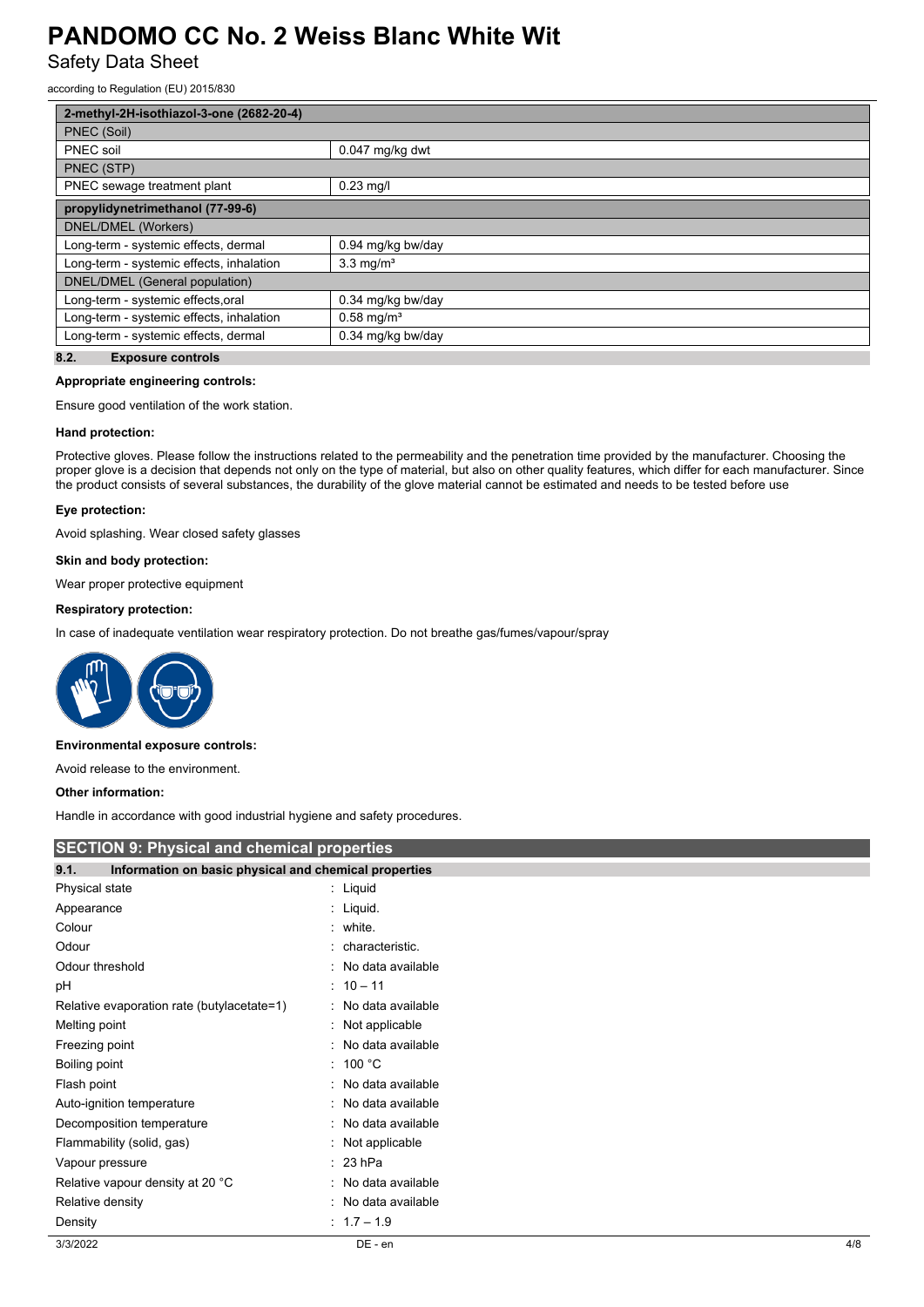Safety Data Sheet according to Regulation (EU) 2015/830

| Solubility                                                                       | Forms emulsion in presence of water.                                                                                                                                                                              |
|----------------------------------------------------------------------------------|-------------------------------------------------------------------------------------------------------------------------------------------------------------------------------------------------------------------|
| Partition coefficient n-octanol/water (Log Pow)                                  | No data available                                                                                                                                                                                                 |
| Viscosity, kinematic                                                             | No data available                                                                                                                                                                                                 |
| Viscosity, dynamic                                                               | $200 - 400$ mPa.s                                                                                                                                                                                                 |
| <b>Explosive properties</b>                                                      | No data available                                                                                                                                                                                                 |
| Oxidising properties                                                             | No data available                                                                                                                                                                                                 |
| <b>Explosive limits</b>                                                          | No data available                                                                                                                                                                                                 |
| 9.2.<br><b>Other information</b>                                                 |                                                                                                                                                                                                                   |
| VOC content                                                                      | $:$ < VOC - Swiss ordinance                                                                                                                                                                                       |
| <b>SECTION 10: Stability and reactivity</b>                                      |                                                                                                                                                                                                                   |
| 10.1.<br><b>Reactivity</b>                                                       |                                                                                                                                                                                                                   |
| No additional information available.                                             |                                                                                                                                                                                                                   |
| 10.2.<br><b>Chemical stability</b>                                               |                                                                                                                                                                                                                   |
|                                                                                  |                                                                                                                                                                                                                   |
| Stable under normal conditions. To avoid thermal decomposition, do not overheat. |                                                                                                                                                                                                                   |
| 10.3.<br>Possibility of hazardous reactions                                      |                                                                                                                                                                                                                   |
| No dangerous reactions known under normal conditions of use.                     |                                                                                                                                                                                                                   |
| 10.4.<br><b>Conditions to avoid</b>                                              |                                                                                                                                                                                                                   |
| None under recommended storage and handling conditions (see section 7).          |                                                                                                                                                                                                                   |
|                                                                                  |                                                                                                                                                                                                                   |
| 10.5.<br>Incompatible materials                                                  |                                                                                                                                                                                                                   |
| None.                                                                            |                                                                                                                                                                                                                   |
| 10.6.<br><b>Hazardous decomposition products</b>                                 |                                                                                                                                                                                                                   |
| Carbon monoxide. Carbon dioxide.                                                 |                                                                                                                                                                                                                   |
| <b>SECTION 11: Toxicological information</b>                                     |                                                                                                                                                                                                                   |
| 11.1.<br>Information on toxicological effects                                    |                                                                                                                                                                                                                   |
| Acute toxicity                                                                   | : Not classified                                                                                                                                                                                                  |
|                                                                                  |                                                                                                                                                                                                                   |
| LD50 oral rat                                                                    | titanium dioxide; [in powder form containing 1 % or more of particles with aerodynamic diameter ≤ 10 µm] (13463-67-7)<br>> 2000 mg/kg bodyweight (OECD 401: Acute Oral Toxicity, Rat, Male / female, Experimental |
|                                                                                  | value, Oral, 14 day(s))                                                                                                                                                                                           |
| LC50 Inhalation - Rat                                                            | > 5.09 mg/l (OECD 403: Acute Inhalation Toxicity, 4 h, Rat, Male, Experimental value,                                                                                                                             |
|                                                                                  | Inhalation (dust), $14 \text{ day}(s)$ )                                                                                                                                                                          |
| 2-methyl-2H-isothiazol-3-one (2682-20-4)                                         |                                                                                                                                                                                                                   |
| LD50 oral rat                                                                    | 120 mg/kg bodyweight (EPA OPPTS 870.1100: Acute Oral Toxicity, Rat, Female,<br>Experimental value, Oral, 7 day(s))                                                                                                |
| LD50 dermal rat                                                                  | 242 mg/kg bodyweight (OECD 402: Acute Dermal Toxicity, 24 h, Rat, Male / female,                                                                                                                                  |
|                                                                                  | Experimental value, Dermal, 14 day(s))                                                                                                                                                                            |
| LC50 Inhalation - Rat                                                            | 0.11 mg/l (OECD 403: Acute Inhalation Toxicity, 4 h, Rat, Male / female, Experimental value,                                                                                                                      |
|                                                                                  | Inhalation (aerosol), $7 \text{ day}(s)$ )                                                                                                                                                                        |
| propylidynetrimethanol (77-99-6)                                                 |                                                                                                                                                                                                                   |
| LD50 oral rat<br>LD50 dermal rabbit                                              | 14700 mg/kg bodyweight (Rat, Male, Experimental value, Oral, 7 day(s))<br>> 10000 mg/kg bodyweight (24 h, Rabbit, Literature study, Dermal, 7 day(s))                                                             |
| LC50 Inhalation - Rat                                                            | > 0.85 mg/l air (4 h, Rat, Male, Experimental value, Inhalation (aerosol), 14 day(s))                                                                                                                             |
| Skin corrosion/irritation                                                        | : Not classified                                                                                                                                                                                                  |
|                                                                                  | pH: 10 - 11                                                                                                                                                                                                       |
| Serious eye damage/irritation                                                    | : Not classified                                                                                                                                                                                                  |
|                                                                                  | pH: 10 - 11                                                                                                                                                                                                       |
| Respiratory or skin sensitisation                                                | : May cause an allergic skin reaction.                                                                                                                                                                            |
| Germ cell mutagenicity                                                           | Not classified                                                                                                                                                                                                    |
| Carcinogenicity                                                                  | Not classified                                                                                                                                                                                                    |
| Reproductive toxicity                                                            | Not classified                                                                                                                                                                                                    |
| STOT-single exposure                                                             | Not classified                                                                                                                                                                                                    |
| STOT-repeated exposure                                                           | Not classified                                                                                                                                                                                                    |
| Aspiration hazard                                                                | Not classified                                                                                                                                                                                                    |
|                                                                                  |                                                                                                                                                                                                                   |
| Potential adverse human health effects and<br>symptoms                           | : No data available.                                                                                                                                                                                              |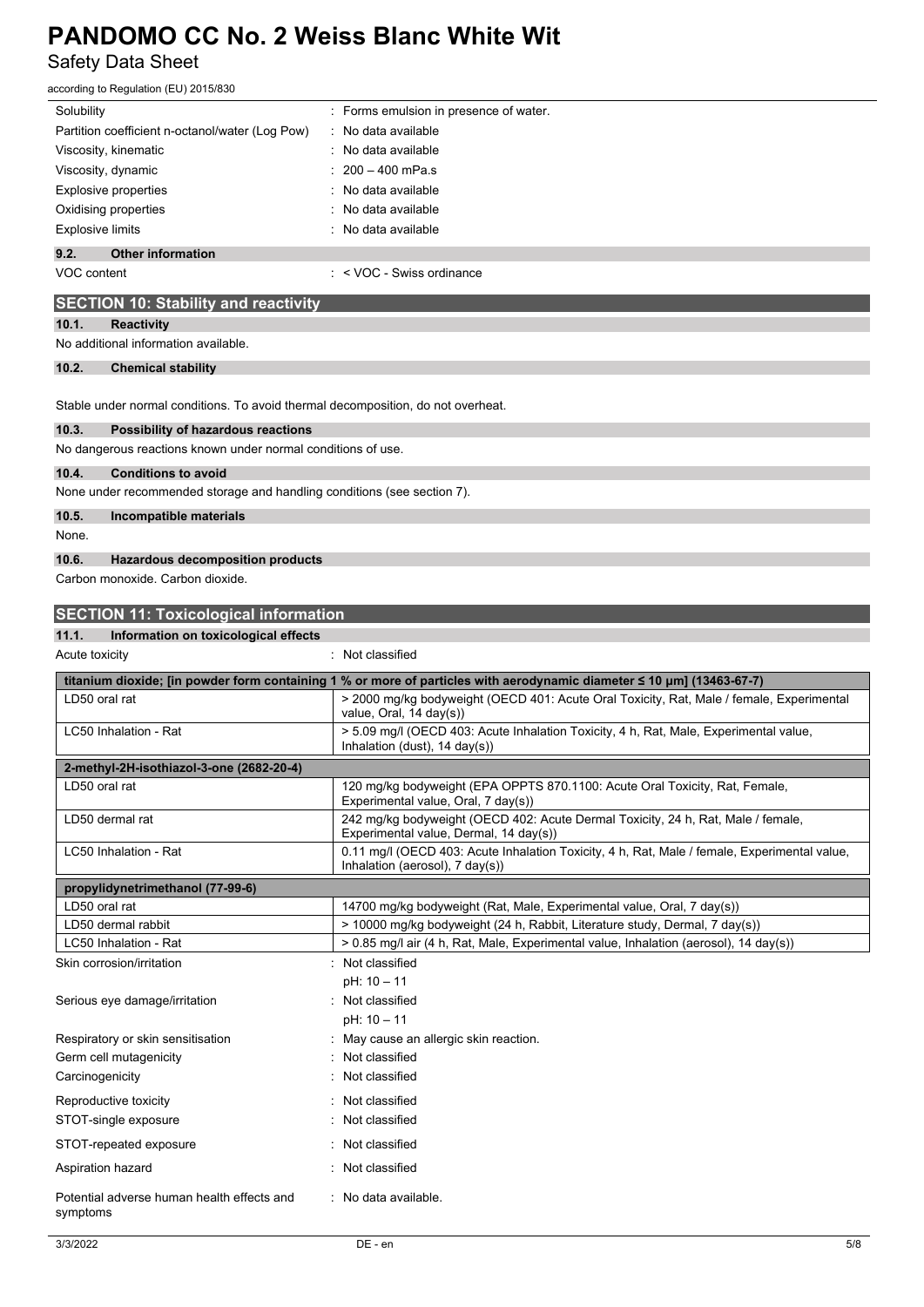Safety Data Sheet

| according to Regulation (EU) 2015/830                                          |                                                                                                                                                            |
|--------------------------------------------------------------------------------|------------------------------------------------------------------------------------------------------------------------------------------------------------|
| <b>SECTION 12: Ecological information</b>                                      |                                                                                                                                                            |
| 12.1.<br><b>Toxicity</b>                                                       |                                                                                                                                                            |
| Ecology - general                                                              | The product is not considered harmful to aquatic organisms nor to cause long-term adverse<br>effects in the environment.                                   |
| Ecology - water                                                                | : Avoid undiluted product to come into sewer or superficial water.                                                                                         |
|                                                                                | titanium dioxide; [in powder form containing 1 % or more of particles with aerodynamic diameter ≤ 10 µm] (13463-67-7)                                      |
| LC50 - Fish [1]                                                                | > 100 mg/l (Equivalent or similar to OECD 203, 96 h, Oncorhynchus mykiss, Static system,<br>Fresh water, Experimental value, Nominal concentration)        |
| ErC50 algae                                                                    | 61 mg/l (EPA 600/9-78-018, 72 h, Pseudokirchneriella subcapitata, Static system, Fresh<br>water, Experimental value, Nominal concentration)                |
| 2-methyl-2H-isothiazol-3-one (2682-20-4)                                       |                                                                                                                                                            |
| ErC50 algae                                                                    | 0.23 mg/l (Equivalent or similar to OECD 201, 96 h, Pseudokirchneriella subcapitata, Static<br>system, Experimental value, GLP)                            |
| propylidynetrimethanol (77-99-6)                                               |                                                                                                                                                            |
| LC50 - Fish [1]                                                                | > 1000 mg/l (96 h, Alburnus alburnus, Static system, Brackish water, Experimental value,<br>Nominal concentration)                                         |
| EC50 - Crustacea [1]                                                           | 13000 mg/l (ASTM, 48 h, Daphnia magna, Static system, Fresh water, Experimental value,<br>Locomotor effect)                                                |
| EC50 72h - Algae [1]                                                           | > 1000 mg/l (Pseudokirchneriella subcapitata, Fresh water, Experimental value, Biomass)                                                                    |
|                                                                                |                                                                                                                                                            |
| 12.2.<br>Persistence and degradability                                         |                                                                                                                                                            |
| <b>PANDOMO CC No. 2 Weiss Blanc White Wit</b><br>Persistence and degradability | No additional information available.                                                                                                                       |
|                                                                                |                                                                                                                                                            |
| Persistence and degradability                                                  | titanium dioxide; [in powder form containing 1 % or more of particles with aerodynamic diameter ≤ 10 µm] (13463-67-7)<br>Biodegradability: not applicable. |
| Chemical oxygen demand (COD)                                                   | Not applicable (inorganic)                                                                                                                                 |
| ThOD                                                                           | Not applicable (inorganic)                                                                                                                                 |
| 2-methyl-2H-isothiazol-3-one (2682-20-4)                                       |                                                                                                                                                            |
| Persistence and degradability                                                  | Not readily biodegradable in water.                                                                                                                        |
| propylidynetrimethanol (77-99-6)                                               |                                                                                                                                                            |
| Persistence and degradability                                                  | Not readily biodegradable in water.                                                                                                                        |
| 12.3.<br><b>Bioaccumulative potential</b>                                      |                                                                                                                                                            |
| PANDOMO CC No. 2 Weiss Blanc White Wit                                         |                                                                                                                                                            |
| Bioaccumulative potential                                                      | No additional information available.                                                                                                                       |
|                                                                                | titanium dioxide; [in powder form containing 1 % or more of particles with aerodynamic diameter ≤ 10 µm] (13463-67-7)                                      |
| Bioaccumulative potential                                                      | Not bioaccumulative.                                                                                                                                       |
| 2-methyl-2H-isothiazol-3-one (2682-20-4)                                       |                                                                                                                                                            |
| BCF - Fish [1]                                                                 | 5.75 - 48.1 (56 day(s), Lepomis macrochirus, Flow-through system, Fresh water,<br>Experimental value)                                                      |
| Partition coefficient n-octanol/water (Log Pow)                                | -0.486 (Experimental value, OECD 107: Partition Coefficient (n-octanol/water): Shake Flask<br>Method, $25^{\circ}$ C)                                      |
| Bioaccumulative potential                                                      | Low potential for bioaccumulation (BCF < 500).                                                                                                             |
| propylidynetrimethanol (77-99-6)                                               |                                                                                                                                                            |
| BCF - Fish [1]                                                                 | 0.1 - 10 (OECD 305: Bioconcentration: Flow-Through Fish Test, 6 week(s), Cyprinus carpio,<br>Flow-through system, Experimental value, GLP)                 |
| Partition coefficient n-octanol/water (Log Pow)<br>Bioaccumulative potential   | -0.47 (Experimental value, 26 °C)<br>Low potential for bioaccumulation (BCF < 500).                                                                        |
| 12.4.<br><b>Mobility in soil</b>                                               |                                                                                                                                                            |
| <b>PANDOMO CC No. 2 Weiss Blanc White Wit</b>                                  |                                                                                                                                                            |
| Ecology - soil                                                                 | No information available.                                                                                                                                  |
|                                                                                | titanium dioxide; [in powder form containing 1 % or more of particles with aerodynamic diameter ≤ 10 µm] (13463-67-7)                                      |
| Surface tension                                                                | No data available in the literature                                                                                                                        |
| Ecology - soil                                                                 | Low potential for mobility in soil.                                                                                                                        |
| 2-methyl-2H-isothiazol-3-one (2682-20-4)                                       |                                                                                                                                                            |
| Surface tension                                                                | 68.8 mN/m (19.5 °C, 1 g/l, OECD 115: Surface Tension of Aqueous Solutions)                                                                                 |
| Organic Carbon Normalized Adsorption<br>Coefficient (Log Koc)                  | 1.06 (log Koc, OECD 106: Adsorption/Desorption Using a Batch Equilibrium Method,<br>Experimental value, GLP)                                               |
| Ecology - soil                                                                 | Highly mobile in soil.                                                                                                                                     |
| propylidynetrimethanol (77-99-6)                                               |                                                                                                                                                            |
| Surface tension                                                                | 71 mN/m (20 °C, 1 g/l)                                                                                                                                     |
|                                                                                |                                                                                                                                                            |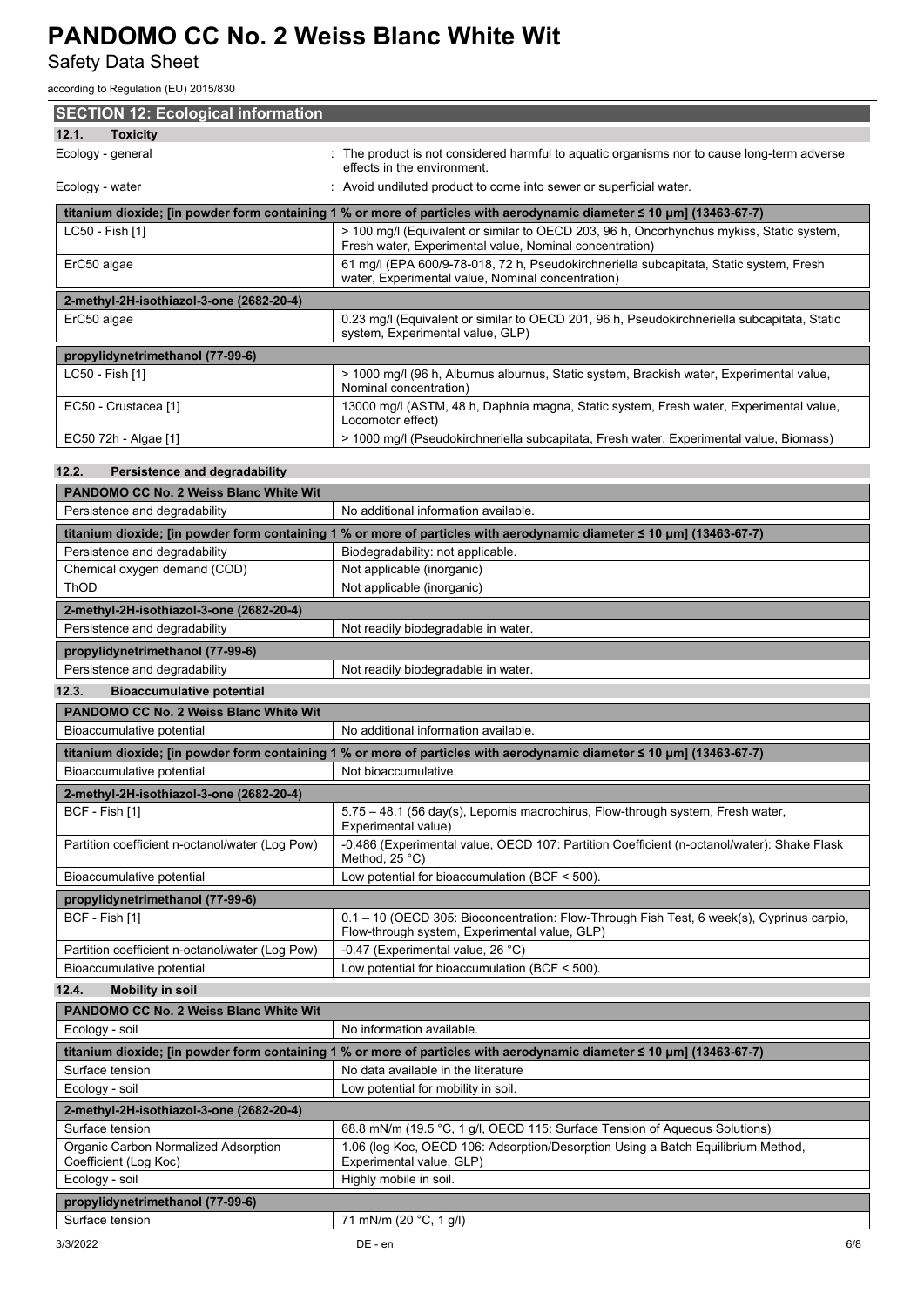Safety Data Sheet

according to Regulation (EU) 2015/830

| propylidynetrimethanol (77-99-6)                              |                                                                                                                                                                                 |  |  |  |
|---------------------------------------------------------------|---------------------------------------------------------------------------------------------------------------------------------------------------------------------------------|--|--|--|
| Organic Carbon Normalized Adsorption<br>Coefficient (Log Koc) | 0.176 (log Koc, SRC PCKOCWIN v2.0, Calculated value)                                                                                                                            |  |  |  |
| Ecology - soil                                                | Highly mobile in soil.                                                                                                                                                          |  |  |  |
| <b>Results of PBT and vPvB assessment</b><br>12.5.            |                                                                                                                                                                                 |  |  |  |
| <b>PANDOMO CC No. 2 Weiss Blanc White Wit</b>                 |                                                                                                                                                                                 |  |  |  |
| PBT: not relevant – no registration required                  |                                                                                                                                                                                 |  |  |  |
| vPvB: not relevant – no registration required                 |                                                                                                                                                                                 |  |  |  |
| <b>Component</b>                                              |                                                                                                                                                                                 |  |  |  |
| propylidynetrimethanol (77-99-6)                              | This substance/mixture does not meet the PBT criteria of REACH regulation, annex XIII<br>This substance/mixture does not meet the vPvB criteria of REACH requiation, annex XIII |  |  |  |
| 2-methyl-2H-isothiazol-3-one (2682-20-4)                      | This substance/mixture does not meet the PBT criteria of REACH regulation, annex XIII<br>This substance/mixture does not meet the vPvB criteria of REACH regulation, annex XIII |  |  |  |
| 12.6.<br>Other adverse effects                                |                                                                                                                                                                                 |  |  |  |
| Additional information                                        | Avoid release to the environment                                                                                                                                                |  |  |  |
| <b>SECTION 13: Disposal considerations</b>                    |                                                                                                                                                                                 |  |  |  |
| 13.1.<br><b>Waste treatment methods</b>                       |                                                                                                                                                                                 |  |  |  |
| Regional legislation (waste)                                  | : Disposal must be done according to official regulations.                                                                                                                      |  |  |  |
| Waste treatment methods                                       | Dispose of contents/container in accordance with licensed collector's sorting instructions.                                                                                     |  |  |  |
| Sewage disposal recommendations                               | : Do not discharge into drains or the environment.                                                                                                                              |  |  |  |
| European List of Waste (LoW) code                             | $\div$ 08 04 10 - waste adhesives and sealants other than those mentioned in 08 04 09                                                                                           |  |  |  |

## **SECTION 14: Transport information**

#### In accordance with ADR / IMDG / IATA / ADN / RID

| <b>ADR</b>                                 | <b>IMDG</b>   | <b>IATA</b>   | <b>ADN</b>    | <b>RID</b>    |  |
|--------------------------------------------|---------------|---------------|---------------|---------------|--|
| <b>UN number</b><br>14.1.                  |               |               |               |               |  |
| Not regulated                              | Not regulated | Not regulated | Not regulated | Not regulated |  |
| 14.2.<br>UN proper shipping name           |               |               |               |               |  |
| Not regulated                              | Not regulated | Not regulated | Not regulated | Not regulated |  |
| Not regulated                              | Not regulated | Not regulated | Not regulated | Not regulated |  |
|                                            |               |               |               |               |  |
| 14.3.<br><b>Transport hazard class(es)</b> |               |               |               |               |  |
| Not regulated                              | Not regulated | Not regulated | Not regulated | Not regulated |  |
| Not regulated                              | Not regulated | Not regulated | Not regulated | Not regulated |  |
| 14.4.<br>Packing group                     |               |               |               |               |  |
| Not regulated                              | Not regulated | Not regulated | Not regulated | Not regulated |  |
| <b>Environmental hazards</b><br>14.5.      |               |               |               |               |  |
| Not regulated                              | Not regulated | Not regulated | Not regulated | Not regulated |  |
| No supplementary information available     |               |               |               |               |  |

#### **14.6. Special precautions for user**

#### **- Overland transport**

Not regulated

#### **- Transport by sea**

Not regulated

### **- Air transport**

Not regulated

#### **- Inland waterway transport**

Not regulated

### **- Rail transport**

Not regulated

**14.7. Transport in bulk according to Annex II of Marpol and the IBC Code**